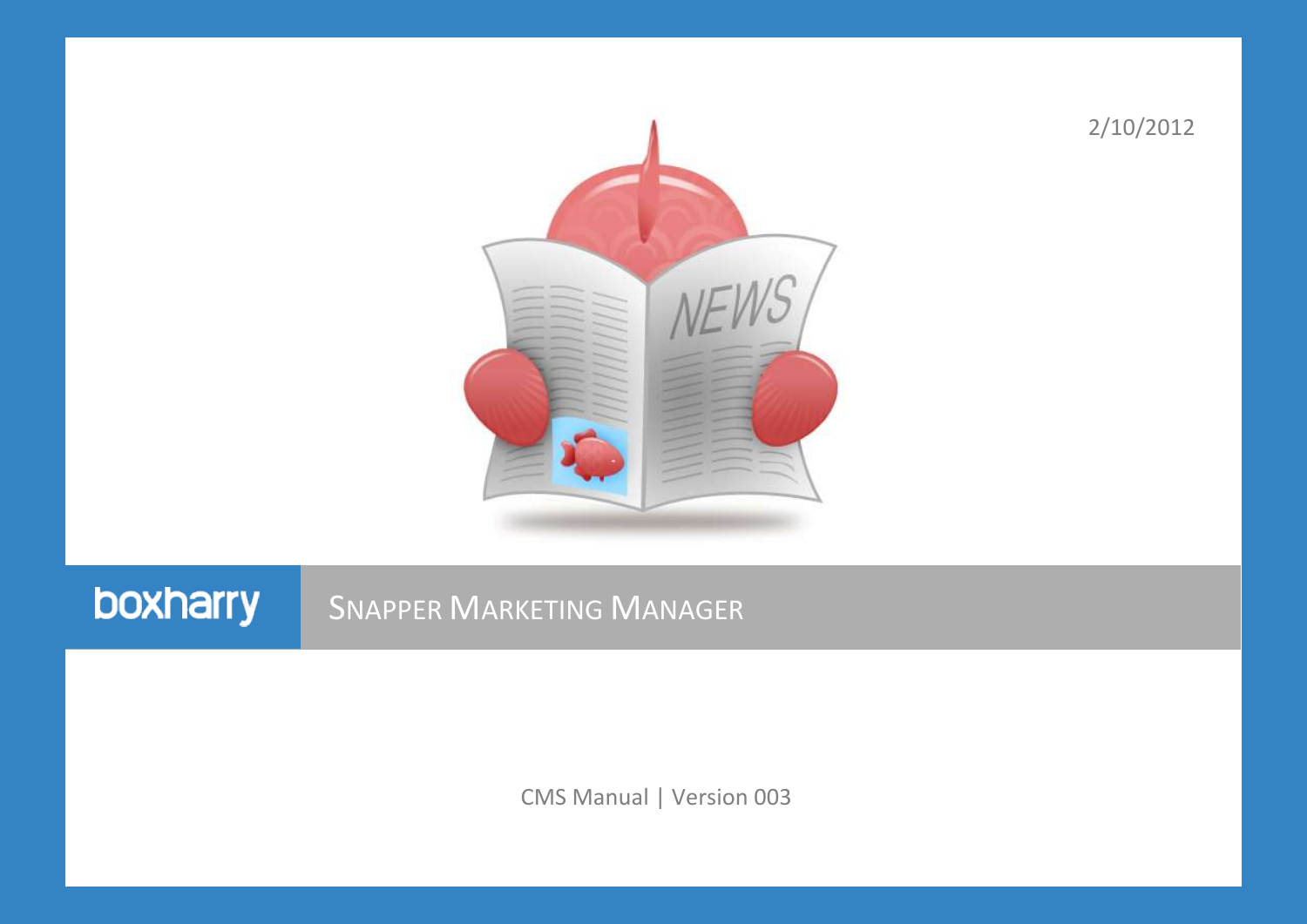# **Publishing News Items with Snapper**

#### **Contents**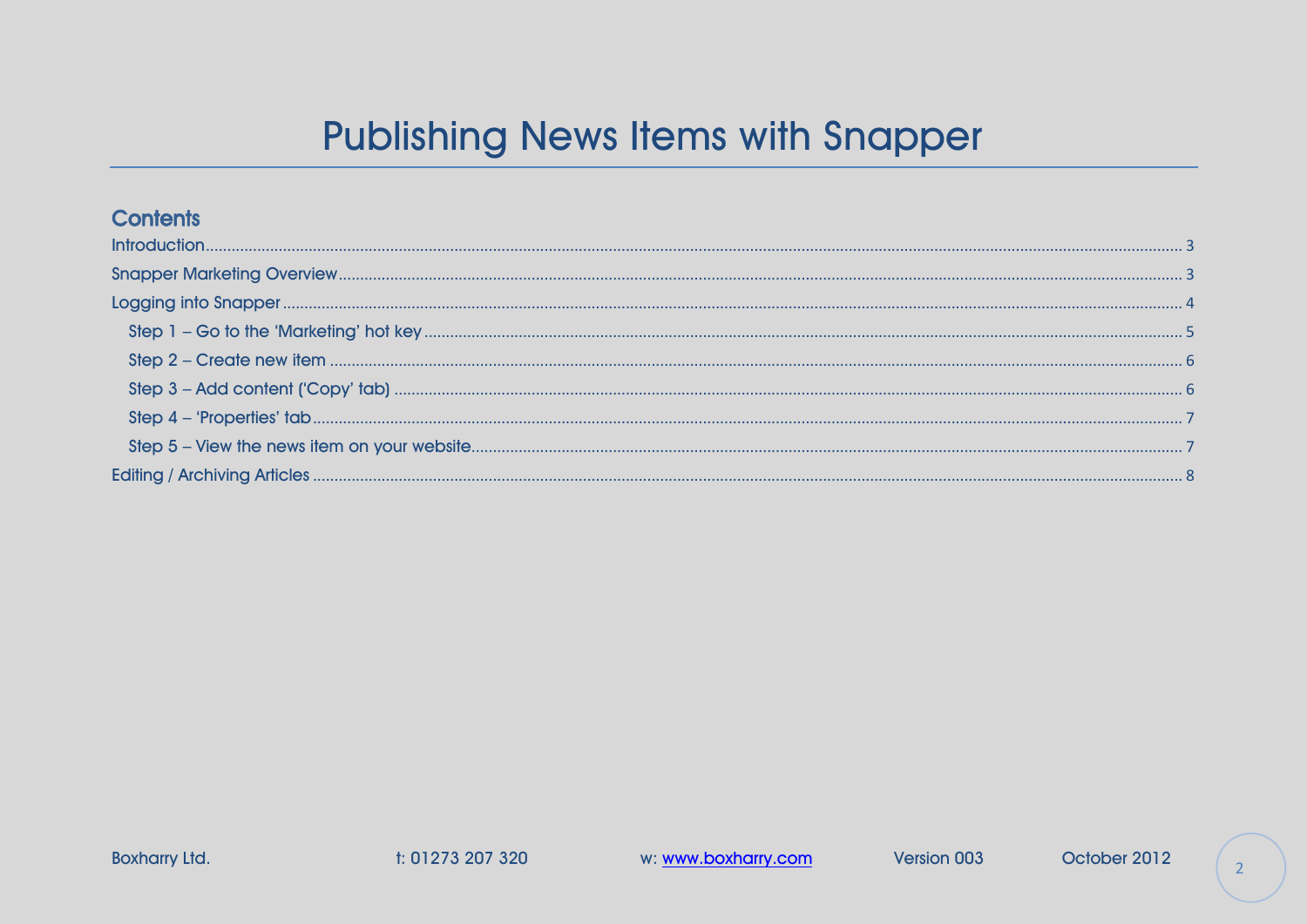<span id="page-2-0"></span>

This document provides an overview and guidance on how to publish news releases with the Snapper CMS. If you have any queries about these notes please contact Boxharry on 01273 207 320.

#### <span id="page-2-1"></span>Snapper Marketing Overview 2

The Marketing Manager is a plug-in to the Snapper CMS which provides the facility to:

- publish news releases
- manage online registrations to your website
- create online competitions
- contact with users

Please refer to separate Boxharry guidance notes for creating and managing competitions and users, if applicable.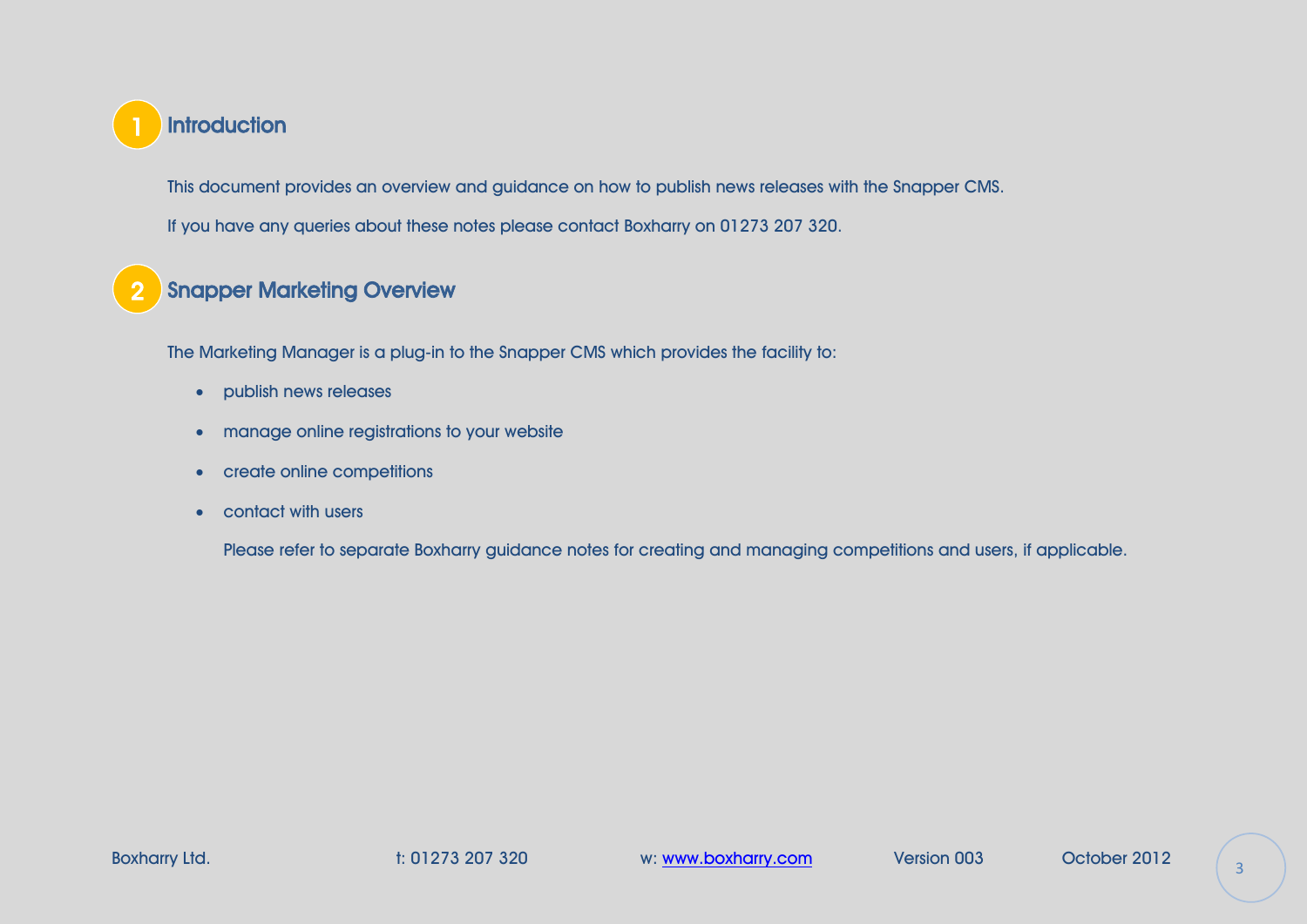## <span id="page-3-0"></span>Logging into Snapper

To use the Web Manager, click on 'My Systems' in the horizontal menu.

Enter your personal username and password provided by Boxharry. These have been sent separately for security purposes. You may wish to fill these in below:

| Username: |  |
|-----------|--|
| Password: |  |

Note: In Snapper, you have one system for each of your websites where you can create and edit all the plug-ins, modules and widgets in your system, including Web Pages, Widgets, News Articles, Vacancies and Assets where applicable.

The number of Systems tabs (blue tabs, or 'hot keys', across the top) shown will depend on the number you are using.

You may see a range of different types of Systems, such as:

- Web project
- **Widgets**
- **Marketing**
- Store
- Repositories (Assets)
- Vacancies

Content is updated via the Snapper<sup>M</sup> Content Management System website using your web browser. To access the system go to the following web page: [https://www.snapperworld.com.](https://www.snapperworld.com/)

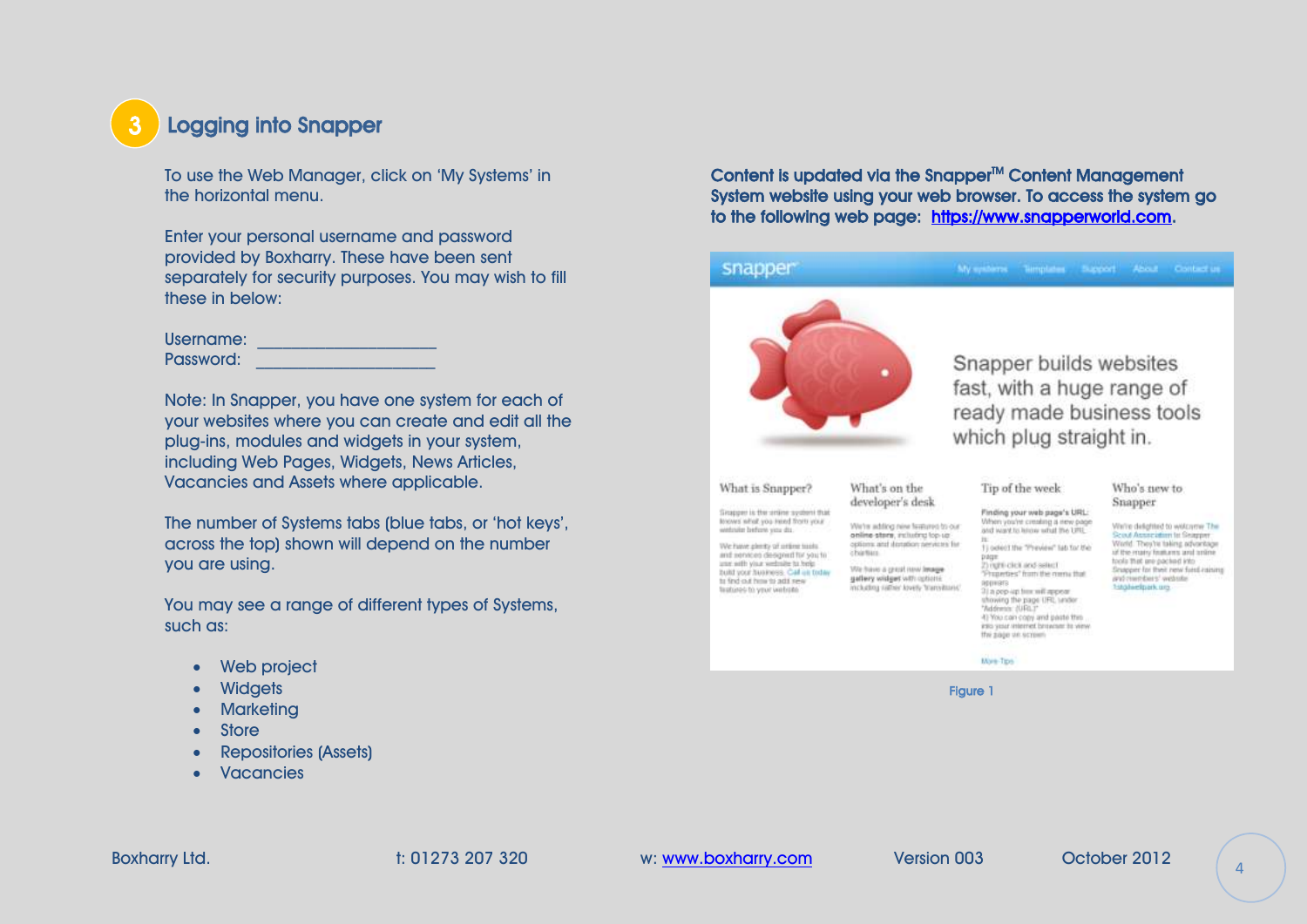### Publishing News Articles on Your Website

These instructions describe how to add a news item to the 'News' section of your website using the Marketing Manager.

There should already be a 'News' page displaying news items on your website – using the News Article and News Archive widgets. If you do not already have these items on your website, please contact Boxharry for guidance.

#### Step 1 – Go to the 'Marketing' hot key

- Click on the 'Marketing' hot key in Snapper (Fig. 1).
- To view a list of existing news articles, select the status you want to view (Live / Draft / Archive) in the left-hand column and click the 'Submit' button.
- Any existing articles with the chosen status will be listed in the main window, as shown above.
- To view a list of ALL existing news articles regardless of status, simply click the 'Submit' button in the left-hand column without entering anything into any of the fields.
- To add / create new documents select the 'New Document' icon  $\Box$  above the main list of articles.

| snapper<br><b>Colorado Listener P</b> | Watgets step among<br><b>Marketing</b><br><b>PRODUCED</b>   | There I there tellings     |               |
|---------------------------------------|-------------------------------------------------------------|----------------------------|---------------|
|                                       | Search documents                                            |                            |               |
| <b>Swaren</b>                         |                                                             |                            |               |
| Document title                        |                                                             | 2044 matches found         |               |
|                                       | <b>TEM</b>                                                  | <b>Thata</b>               | <b>Skatus</b> |
| Carricagn name                        | PUPIL'S HAVE A LOTTA BOTTLE THANKS TO SOUTHERN WATER        | 81/05/2826<br>03:25:415    |               |
| <b>Status</b>                         | NORTH ROAD TO CLOSE FOR APROVEMENTS.                        | 91/05/2009<br>01:37.10     |               |
| Live                                  | CLEANER VOLTERS FOR THE RIVER TEST.<br>٠                    | 300411009<br>12, 31, 43    |               |
| Sabint.                               | FUELS ENDY LEARNING ABOUT WATER WORKS.                      | 26/04/2009<br>19:53.DO     |               |
|                                       | WATER COMPANY TAPS INTO TALENT                              | 24/04/2001<br>19:51.22     |               |
|                                       | BASKETBALL TEAM SCORE BUCCESS WITH HEALTH MESSAGE.          | 23/04/2009<br>12:25:26     | - 1           |
|                                       | EXIVE CHARITIES CHOSEN BY SOUTHERN WATER STAFF              | ENAUTOOS<br>12.44.39       | . .           |
|                                       | RELATION/MP WITH RESERVITS BLOSSYMAL                        | ST/04/2109<br>19, 17, 05   |               |
|                                       | SANT JACOTTE COMPETENT STANDARD IN RESIDENCE IN A REPORT OF | mnud 7009<br>Links & Links |               |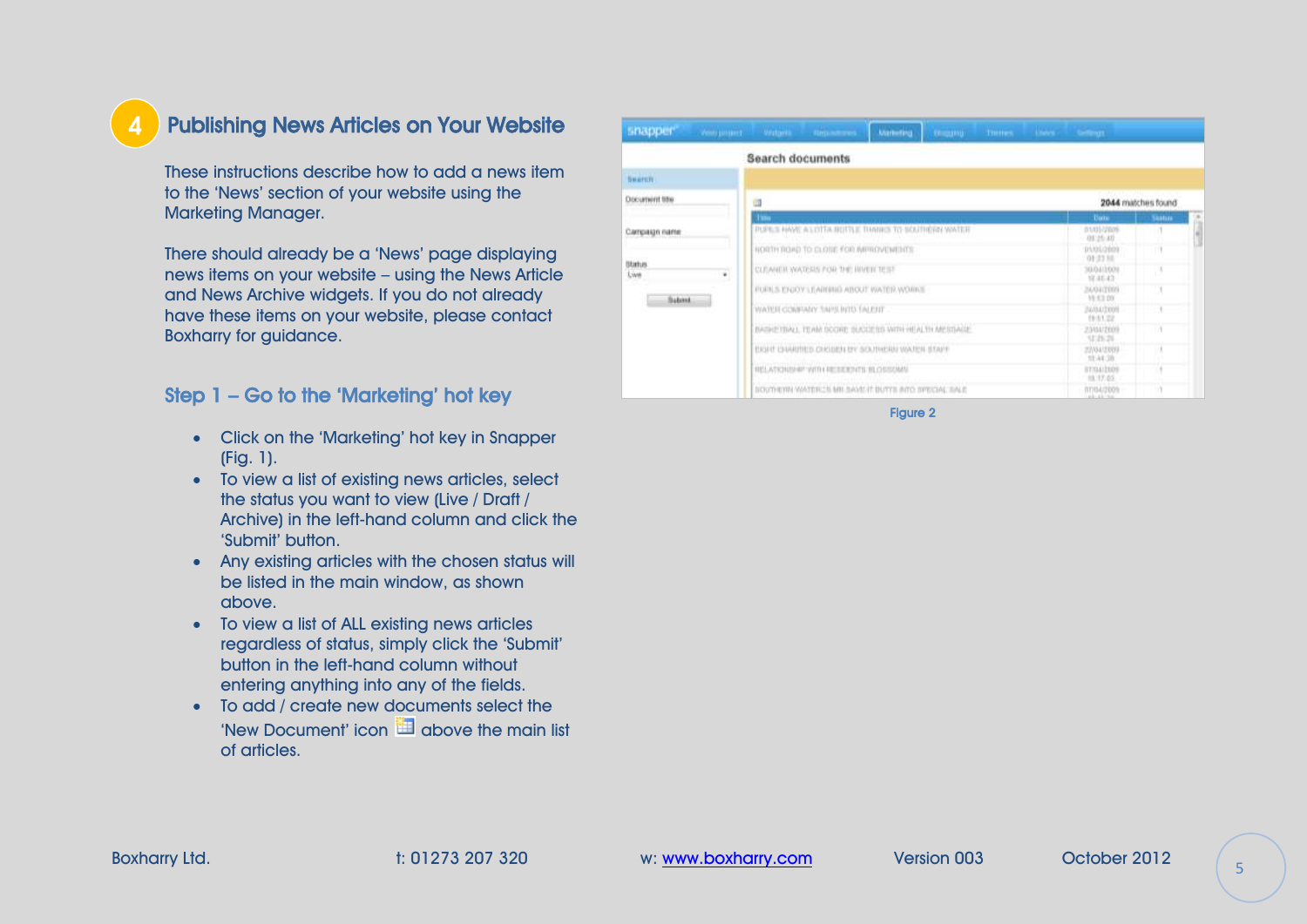#### Step 2 – Create new item

- Enter the 'Document name'—the title or name of the article—and enter a 'Reference number' of your choice, if applicable (Fig. 2). Your system may be set up to auto-generate reference numbers, in which case no action is required on your part.
- To make an item display on your website the status must be set to 'Live'. While preparing an item for publication, set the status to 'Draft'. When you no longer wish to display an item, set the status to 'Archive'. (There is no 'Delete' button.)
- Click 'Save'.

#### Step 3 – Add content ('Copy' tab)

• On the next screen you will be able to add the main body content for the article, as shown below. Add your text / image(s) here (Fig. 3).

| Snapper" visit project " vidgets " Repeations     |                                     |                            | Matering Rogers Theres there serves |  |  |
|---------------------------------------------------|-------------------------------------|----------------------------|-------------------------------------|--|--|
|                                                   | Add new document                    |                            |                                     |  |  |
| Search                                            | <b>B</b> tave O Cancel              |                            |                                     |  |  |
| Document title                                    | Document name:<br>Reference number: |                            |                                     |  |  |
| Campaign name                                     |                                     | Status; Live $\rightarrow$ |                                     |  |  |
| Status<br>Live<br>$\blacksquare$<br>---<br>Submit |                                     |                            |                                     |  |  |

Figure 3

|                    | new article                                                                                                                                                                              |
|--------------------|------------------------------------------------------------------------------------------------------------------------------------------------------------------------------------------|
| Search             | History Diction                                                                                                                                                                          |
| Document title     | <b>Standard</b><br>2 Important<br>1. Sand<br>Crain                                                                                                                                       |
| Campaign name:     | (2) bare   1 号 图 图 图 画   一 典 层 图 2   图 / 页 # · × ×   区 图 》 类<br>  新 第 第 第 第 第 4   6   2 2 四 一 点   100<br>e Tone<br>$\label{eq:1} \begin{bmatrix} \mathbf{u} \\ \mathbf{v} \end{bmatrix}$ |
| Status.            |                                                                                                                                                                                          |
| Live<br>٠<br>Sabme |                                                                                                                                                                                          |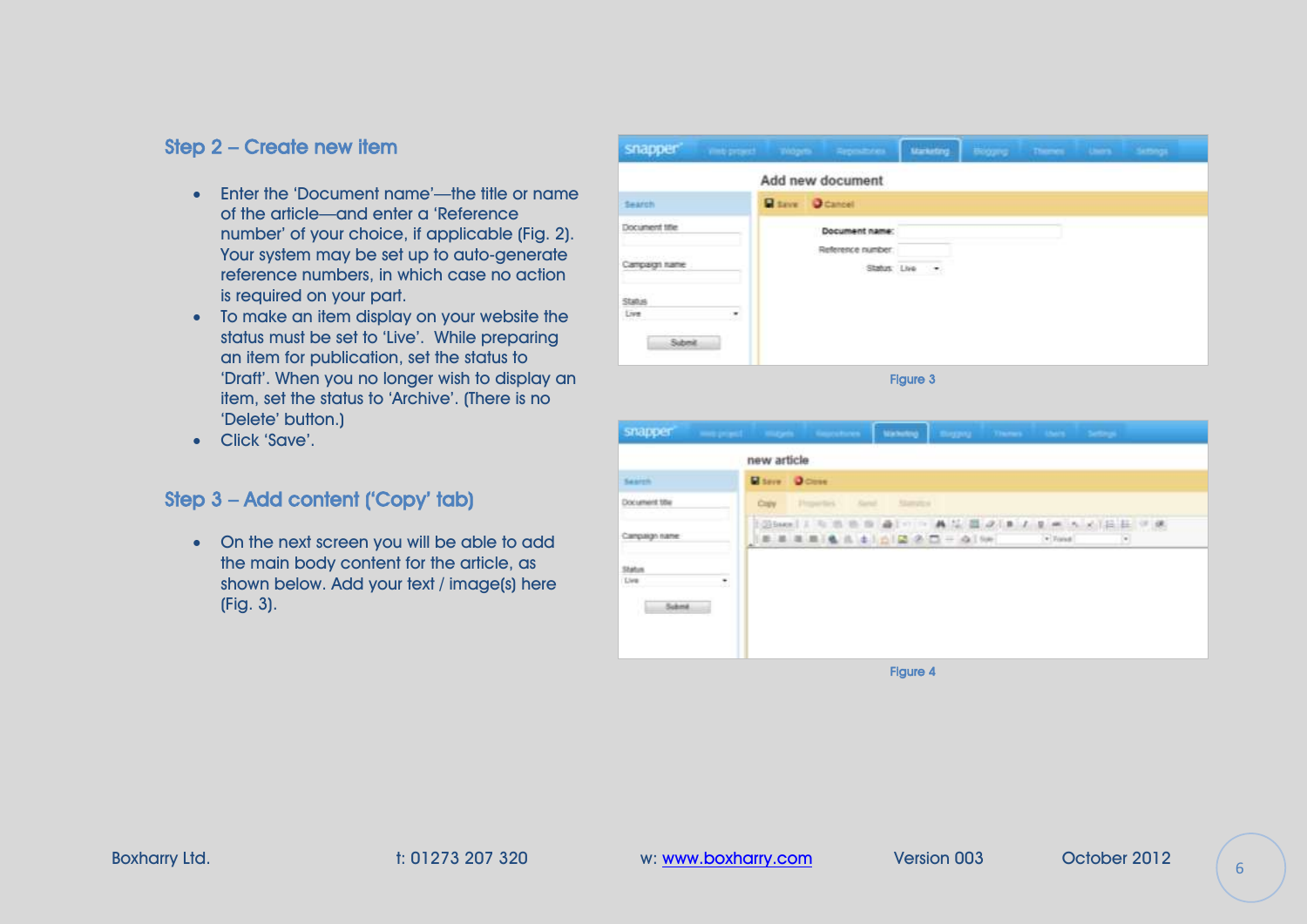#### Step 4 – 'Properties' tab

- Click on the 'Properties' tab (Fig. 4).
- On the next screen you will be able to add the main body content for the article, as shown below. Add your text / image(s) here (Fig. 3).
- You can edit the article 'Headline', 'Reference number', 'Status' and 'Standfirst' here.
- The 'Standfirst' tab is for the opening snippet of text.

This text will be displayed on your website below the article title as introductory text. You can use the opening line of text from the article copy or write a specific line of text for the 'Standfirst'.

- To publish the news article on your website, set the status to 'Live'
- When you have finished editing the news article, click 'Save' to close the item.

#### Step 5 – View the news item on your website

Now that the article has been created, it will automatically be displayed on your website. Go to your website and view the 'News' page to confirm the news article is being properly displayed.

| snapper <sup>®</sup> |   |               |                        |                            |                                  | Web project Woolets Themes People Settings Reportunes Projects Marketing |  | <b>Cookes</b> |
|----------------------|---|---------------|------------------------|----------------------------|----------------------------------|--------------------------------------------------------------------------|--|---------------|
|                      |   | New article   |                        |                            |                                  |                                                                          |  |               |
| Saarch               |   | <b>W</b> save | <b>O</b> Close         |                            |                                  |                                                                          |  |               |
| Document title       |   | <b>GITERY</b> |                        | Properties tiend           |                                  |                                                                          |  |               |
| Campaign name        |   |               |                        |                            | Headline: New article            |                                                                          |  |               |
| <b>Status</b>        | ٠ |               |                        |                            |                                  |                                                                          |  |               |
| Submit               |   |               |                        |                            |                                  |                                                                          |  |               |
|                      |   |               |                        |                            |                                  |                                                                          |  |               |
|                      |   |               |                        | Reference number: 76759928 |                                  |                                                                          |  |               |
|                      |   |               |                        |                            | Status: Draft +                  |                                                                          |  |               |
|                      |   |               | (dd/mn/yyyy hh mm ss). |                            | Published 07/07/2010 12:10:21    |                                                                          |  |               |
|                      |   |               |                        |                            | Created by: Amy Bluck            |                                                                          |  |               |
|                      |   |               |                        |                            | Last edited by: Jodi Stelzer     |                                                                          |  |               |
|                      |   |               |                        |                            | Last edited: 13/07/2012 17:22:28 |                                                                          |  |               |